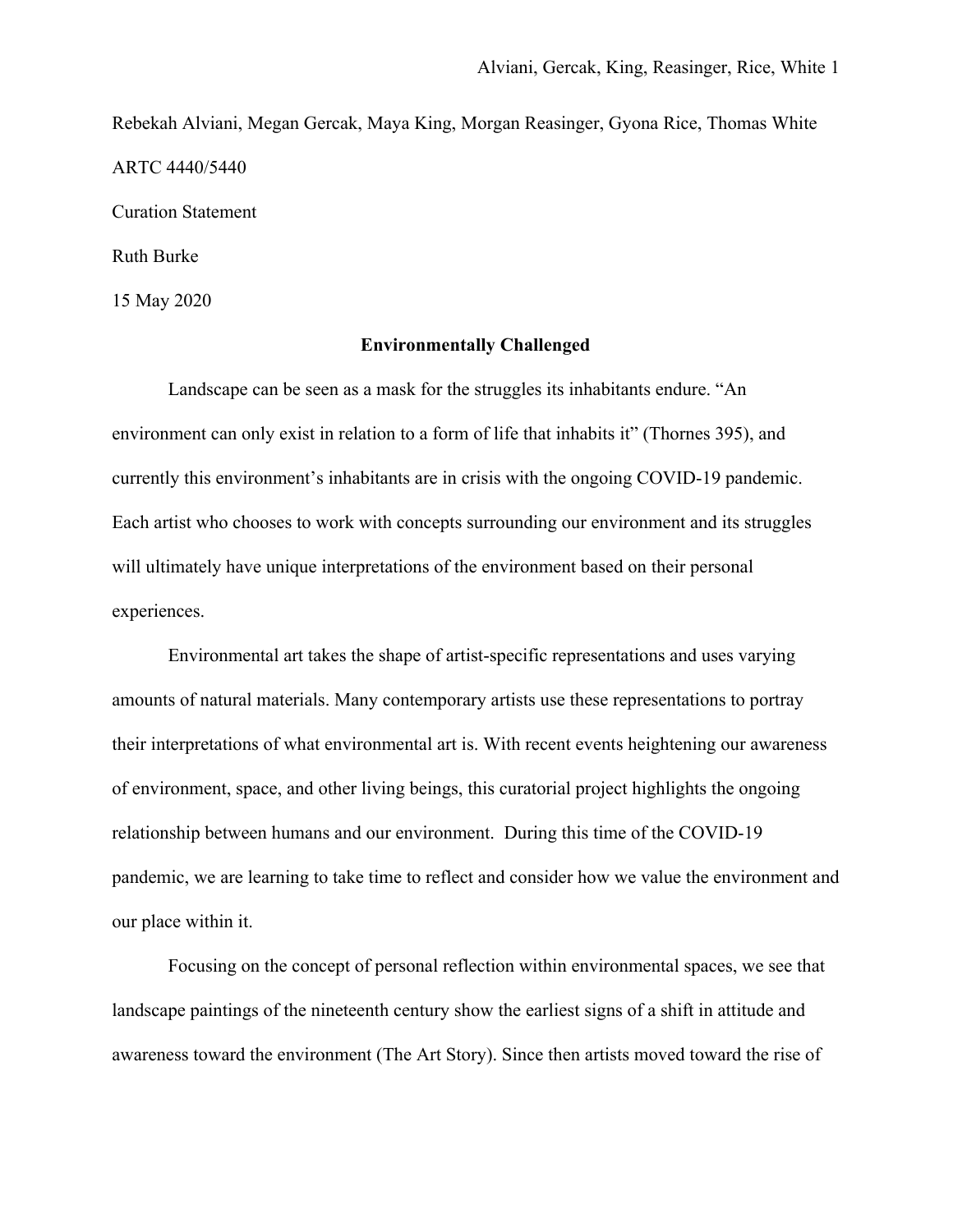

conceptual art and eventually earth art. During the 1960s Environmental Art began to intertwine with social and political issues, changing the viewer's perspective of nature. During this time, people became more aware of how they were polluting the

environment. Rachel Carson's *Silent Spring* (1962) caused new emphasis on environmental degradation as well as its relationship to human health. The results were an intensified call for the government to more closely regulate industry, as well as a stronger awareness of our relationship between environmental problems and society (University of Wisconsin at Oshkosh). This rise in environmental awareness affected environmental artists who were altering the landscapes around them. Artist Marco Evaristti has since been accused of altering the environment by dyeing the Strokkur geyser with non-toxic pink pigment (Fig. 1). Artists are shifting their technical approach to environmental art, including Michael Heizer who aims to spread awareness of environmental issues through installation works such as *Levitated Mass*. This massive boulder placed over a public trail was designed to comment on negative or positive relationships with the environment (Fig. 2). As site-specific art risked causing damage to the environment, artists shifted their focus toward creating more sustainable works as well as environmental art that would change and spread awareness for environmental issues.

Fig. 1 - Marco Evaristti Strokkur geyser site-specific installation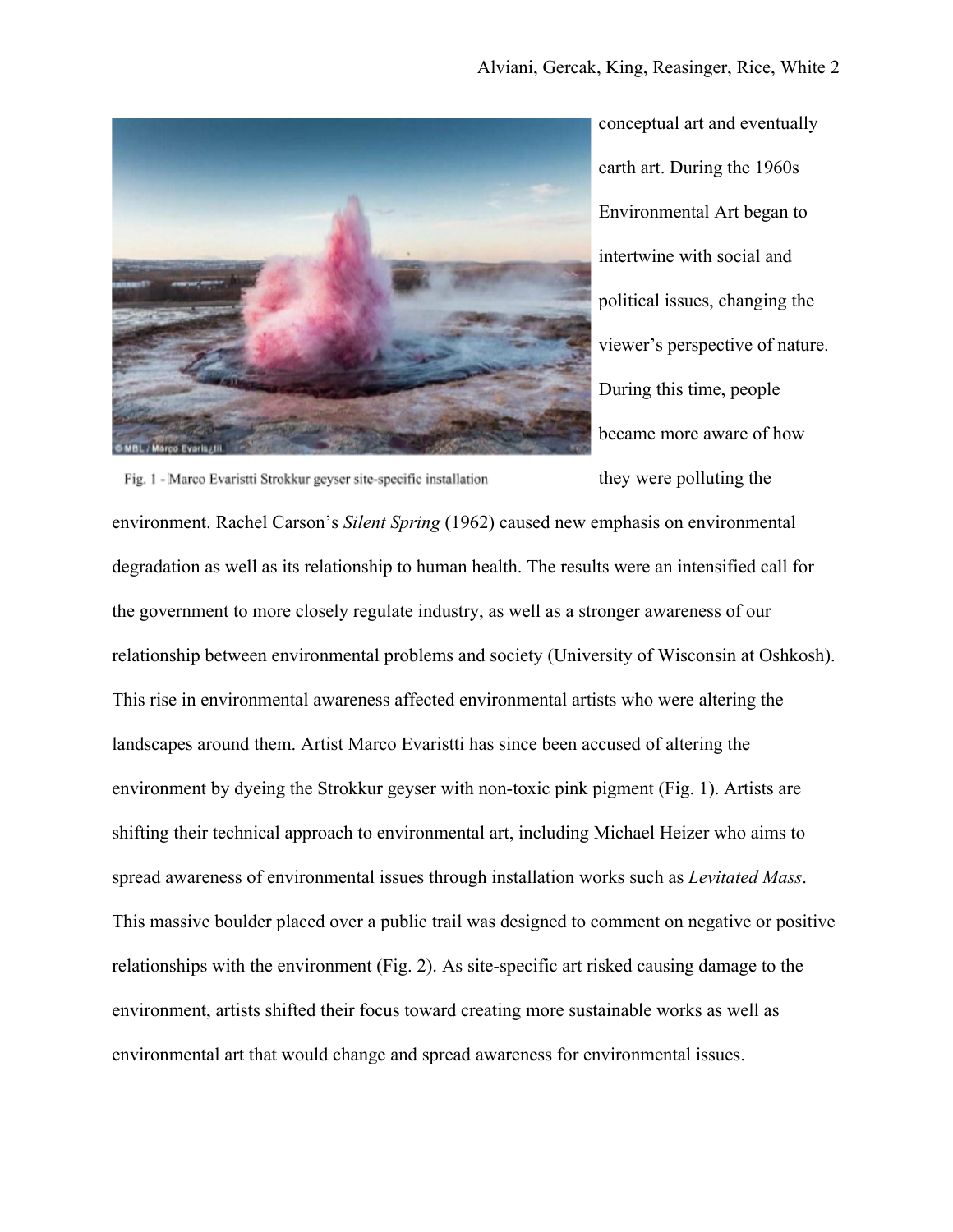

Fig. 2 - Michael Heizer Levitated Mass, 2012, large-scale site-specific sculpture

Adam Eddy, a painter currently shifting into experimental media, seeks to challenge the line human beings draw between ourselves and our surroundings, using his paintings as a means of borrowing structure from the everyday and using them as proxies for the human body. Eddy's pieces in this exhibition "imagines a hypothetical museum for remembering the natural world after humans have left" (Eddy). He wants us to consider how we will remember our roots and lives on earth by presenting a memoriam of the everyday. Mixed media artist Kellie Bornhoft uses her video installation *Sediment* to create a

full sensory experience for her viewers, allowing them to see the beauty in rocks and how even though they are supposedly static objects, they hold decades of ancestral energy. Ron Lambert claims our environments remind us of our lives (Lambert). In this exhibition, he utilizes sculpture to combine nature with constructed elements to foster a dialog about human efforts to make sense of as well as control our environment. These three artists are producing work that fully embodies the overall theme of this exhibition.

Each of these artists is individually commenting on this ever-changing relationship between human beings and our environment. With the increasing risks of climate change, as well as the shifting environment during the COVID-19 pandemic, bringing the works of these artists